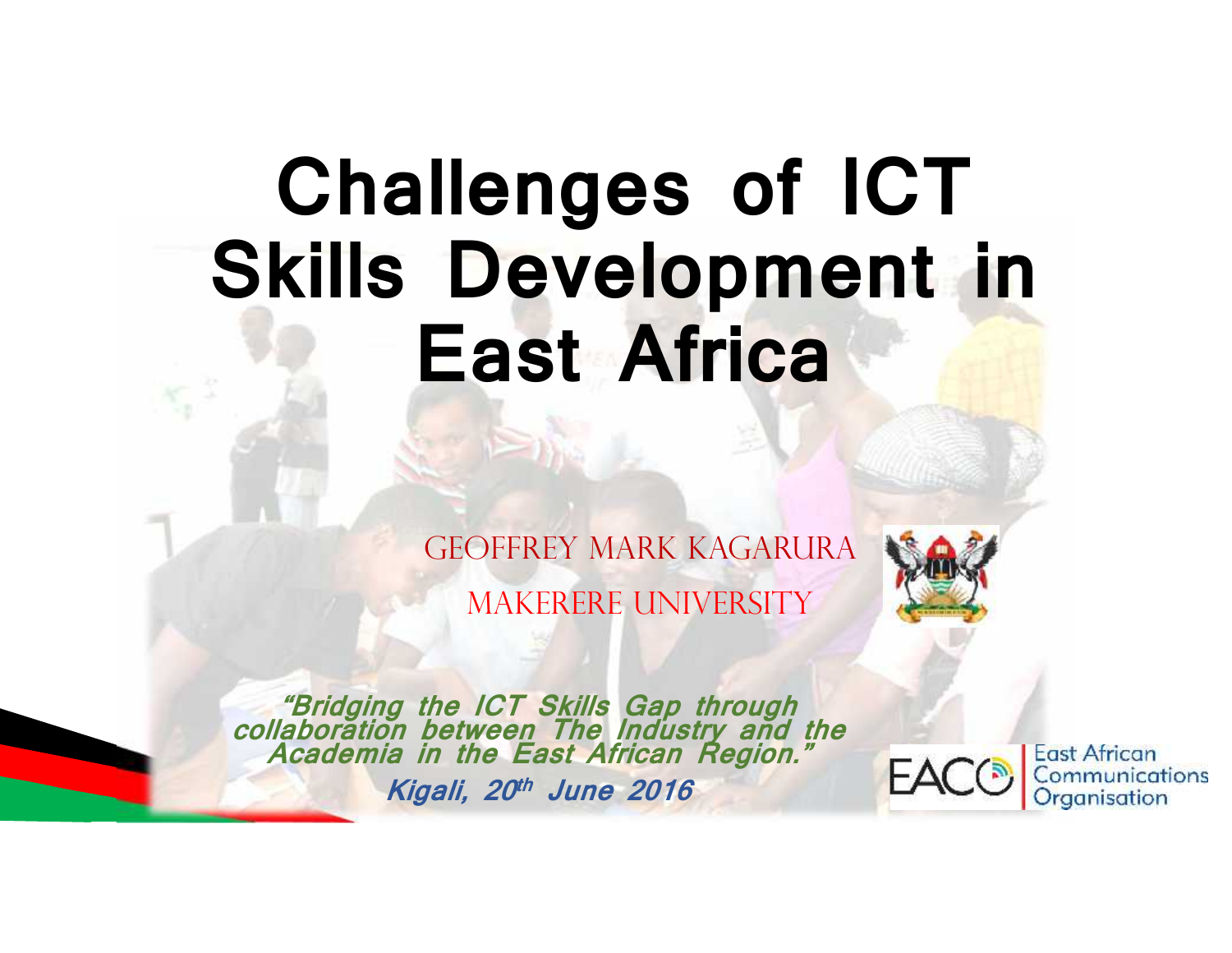## Introduction

- The skills in Africa are yet to match the needs of the employers. There is need to look at the school ecosystem from primary to the tertiary levels to be able to identify the challenges.
- ICT has enormous potential to improve learning methods and overall quality of education, offer greater accessibility and mobility and support wider access to lifelong learning.
- Africa has 226 million<sup>1</sup> people only 15-24 group alone in 2015, efforts should be channeled towards ensuring that these youths are fully and constructively engaged in ICT to play a critical role. 500bn
- **NGOs and the communities they serve.** The serve • Today IT holds the promise to promote social inclusion, combat corruption, expand the digital economy and enable stronger links between citizens and governments, businesses and customers, http://www.un.org/en/development/desa/population/publications/pdf/popfacts/PopFacts\_201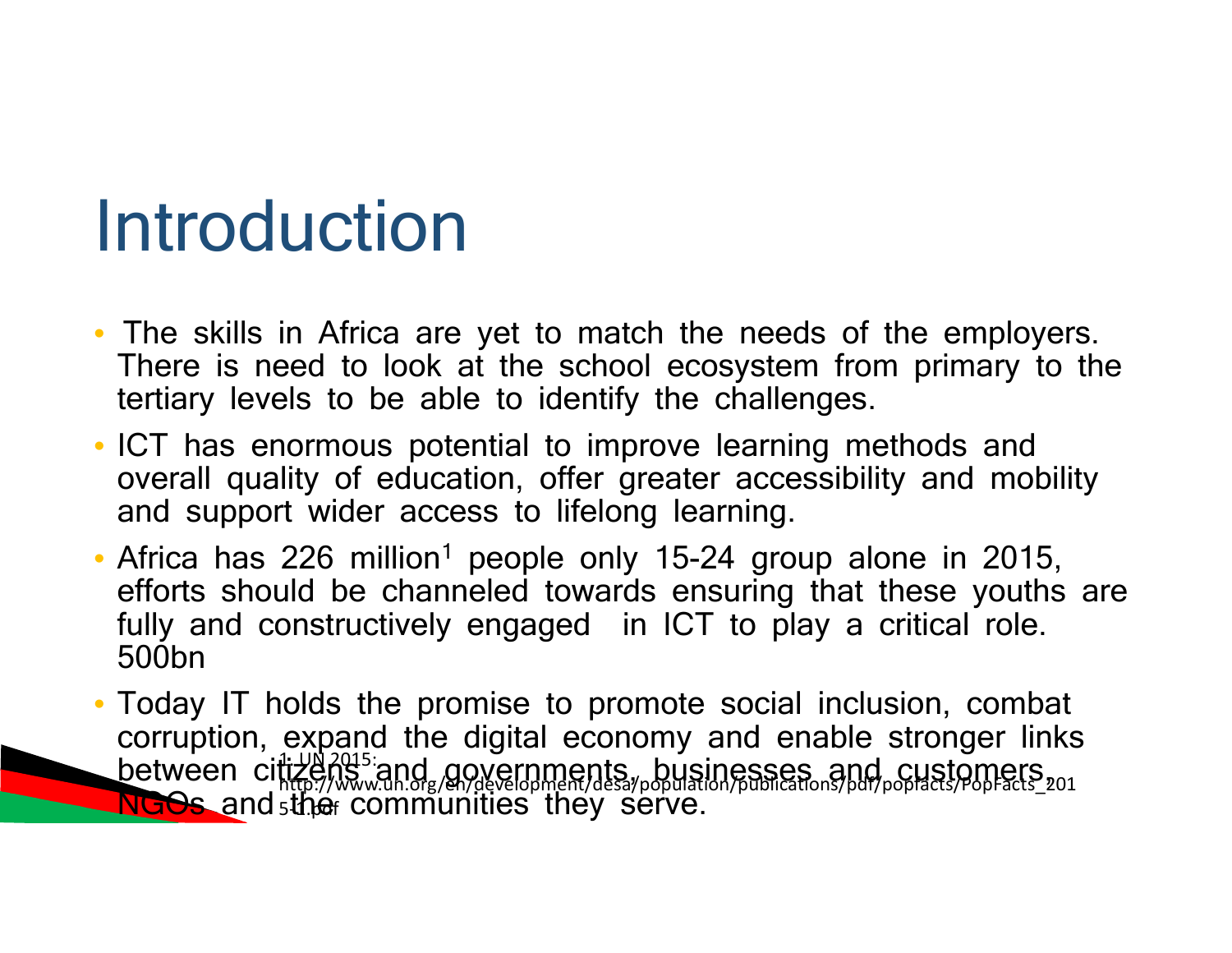## ICT Skills or e-skills?

- The definition for ICT skills is more related to e-Skills The European E-Skills Forum define three major types of e-skills
	- *ICT practitioner skills,*
	- *ICT user skills and*
	- *e-Business skills.*

UK definition e-Skills is extended to include

• *members of society using technology for private purposes.*

6/21/2016 "This ranges from the ability of businesses to understand and gain competitive radvantage cfrom athe exploitation of **IT, through to the IT user skills every person needs to** http://www.europrejay.espla.ed/background.aspxe.exi **]**e-skills UK Document - The Tech Partnership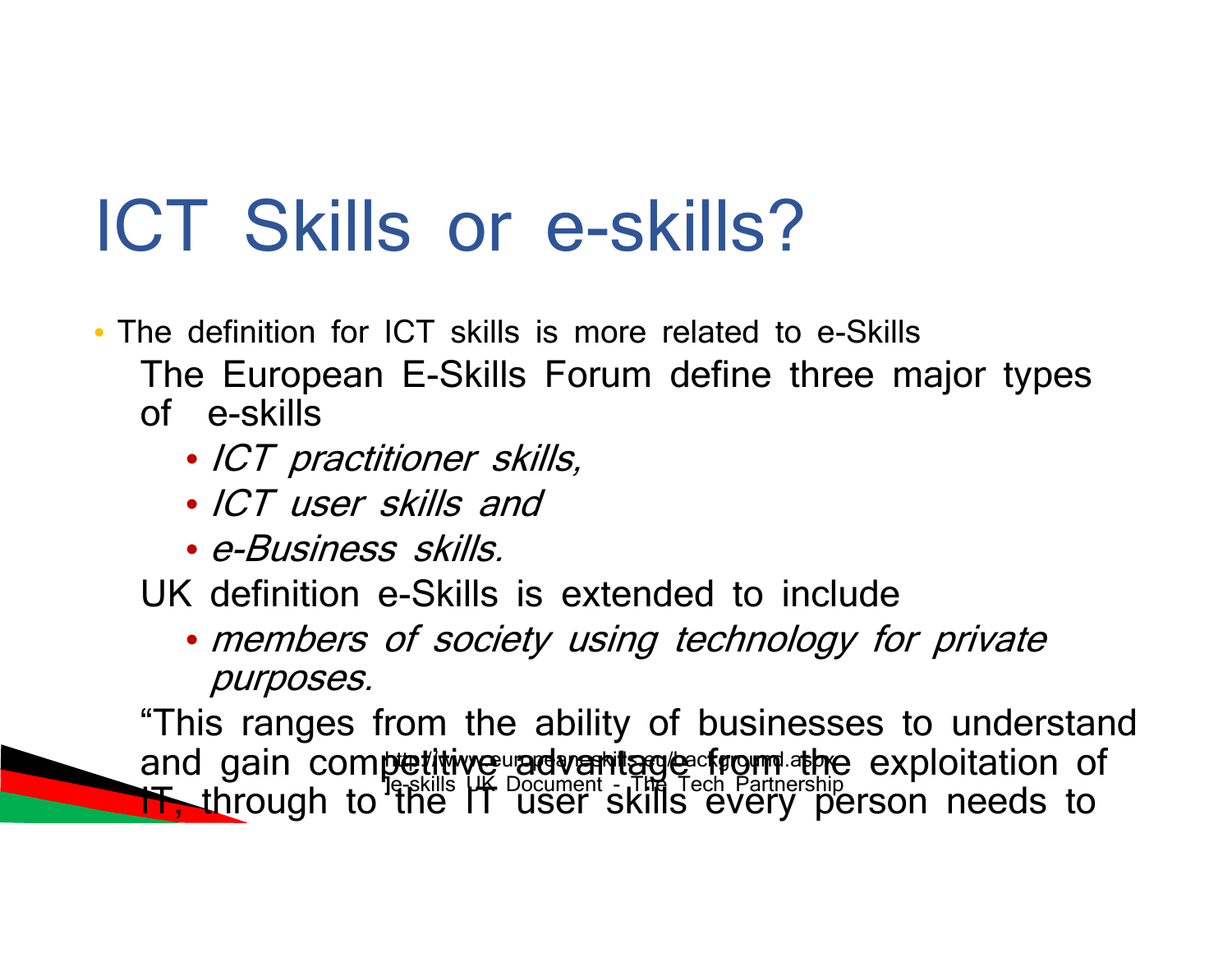## Comparative areas of skills

•Types of ICT Skills (e-skills) Professional vs proficiency ICT skills shortage vs skills mismatch

6/21/2016

Human resources play in an Information and Knowledge Based Economy. A primary capital in nations to play a dominant role in the global scientific, cultural, economic and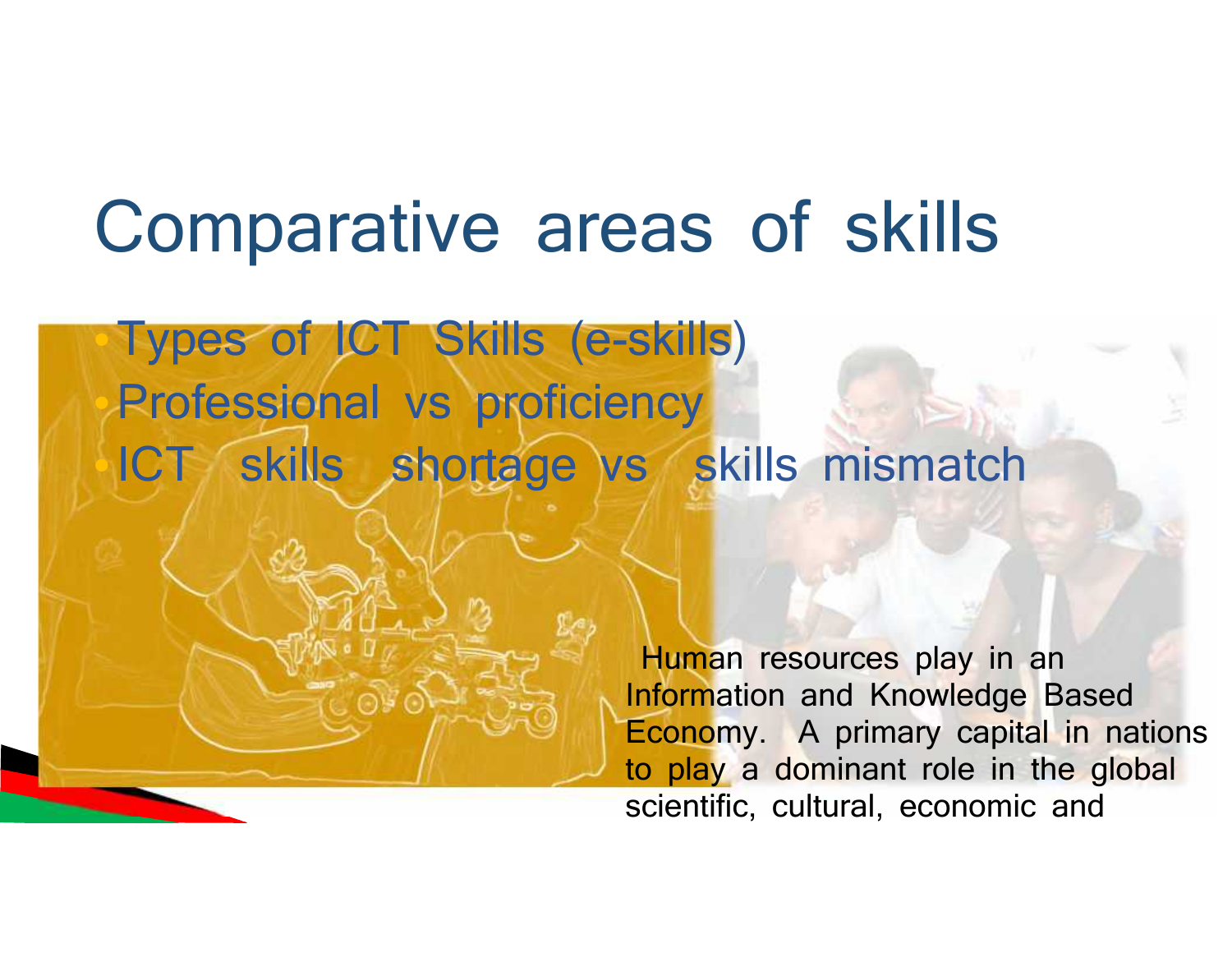# Challenges to skills development

#### Quantifying the skills

- ICT skills availability is very difficult to ascertain
- The skills categories are diverse e.g. programmers, technicians, developers, designers, level of computer usage or proficiency varies per qualification
- ICT environment is ever-changing: Every 10 years a technology becomes obsolete, changes every year.
- Employer or Social demands are diverse matching skills to jobs or development areas
- Data collection procedures and results are ill-defined and difficult to interpret (indices)

#### Internet connectivity

- *unaffordable to many Africans.*
- *coverage is low.*
- *bandwidth is low (broadband is expensive)*
- 6/21/2016 • *Project monitoring (e-infrastructure)–appropriateness, effectiveness etc.*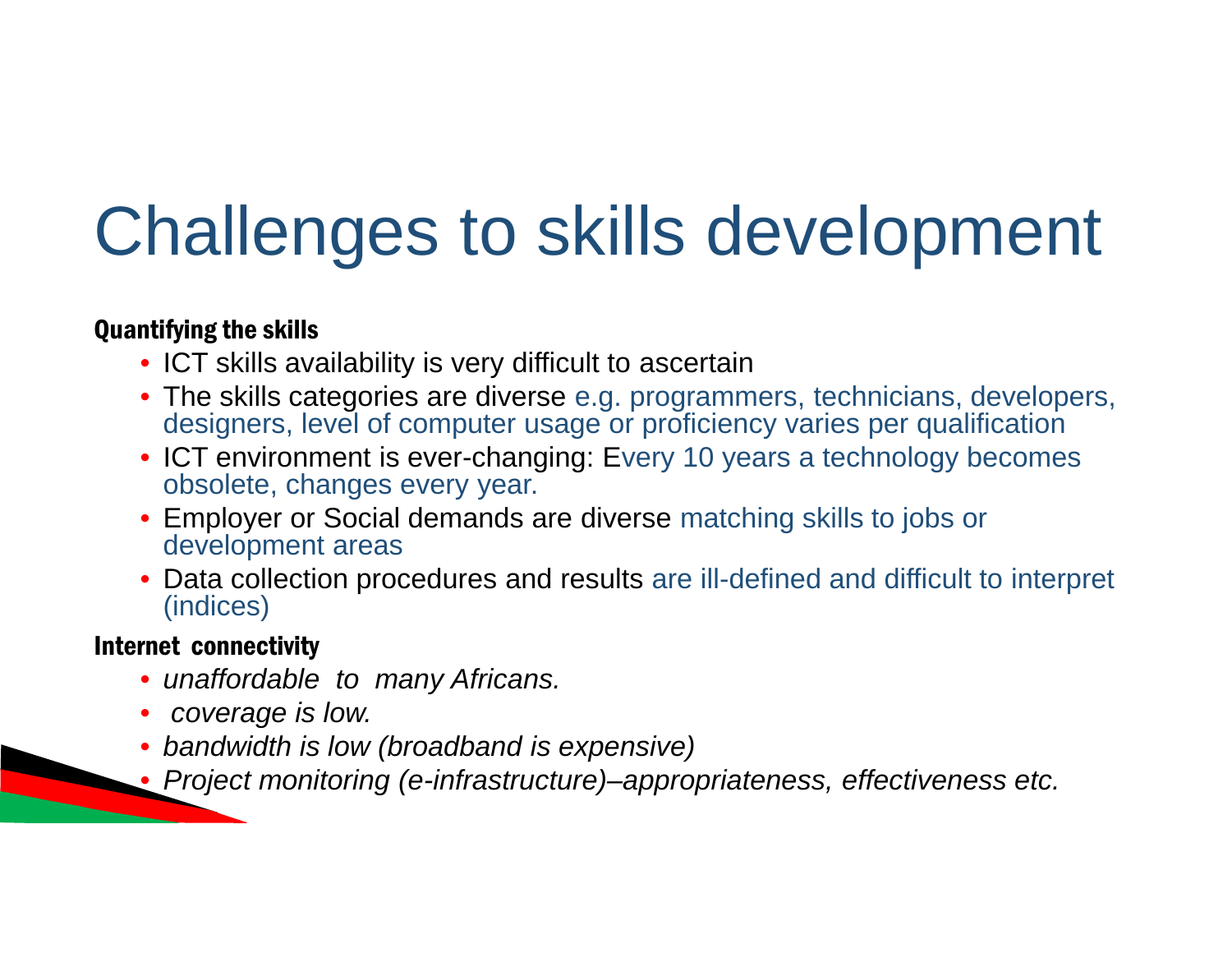## Challenges to skills development…

### Investment or funding of ICTtraining initiatives

- *initially dependent and largely dependent on external funding*
- *sustainability is affected when external funding ends*

### Inadequately ratified sectoral-specific ICT policies

- *Low focus on initiatives suggestive of ICTs (outside the line ministry) in some E. Countries*
- *Negative view of legislation Interception of Communications Act 2010 (Uganda) Electronic communication Act 2015 –(Tanzania),*

### Limited depth of programmes –

 $\overline{\phantom{a}}$ 

- Cover the selected areas especially urban
- \*\*Limited scope e.g. student training only without instructors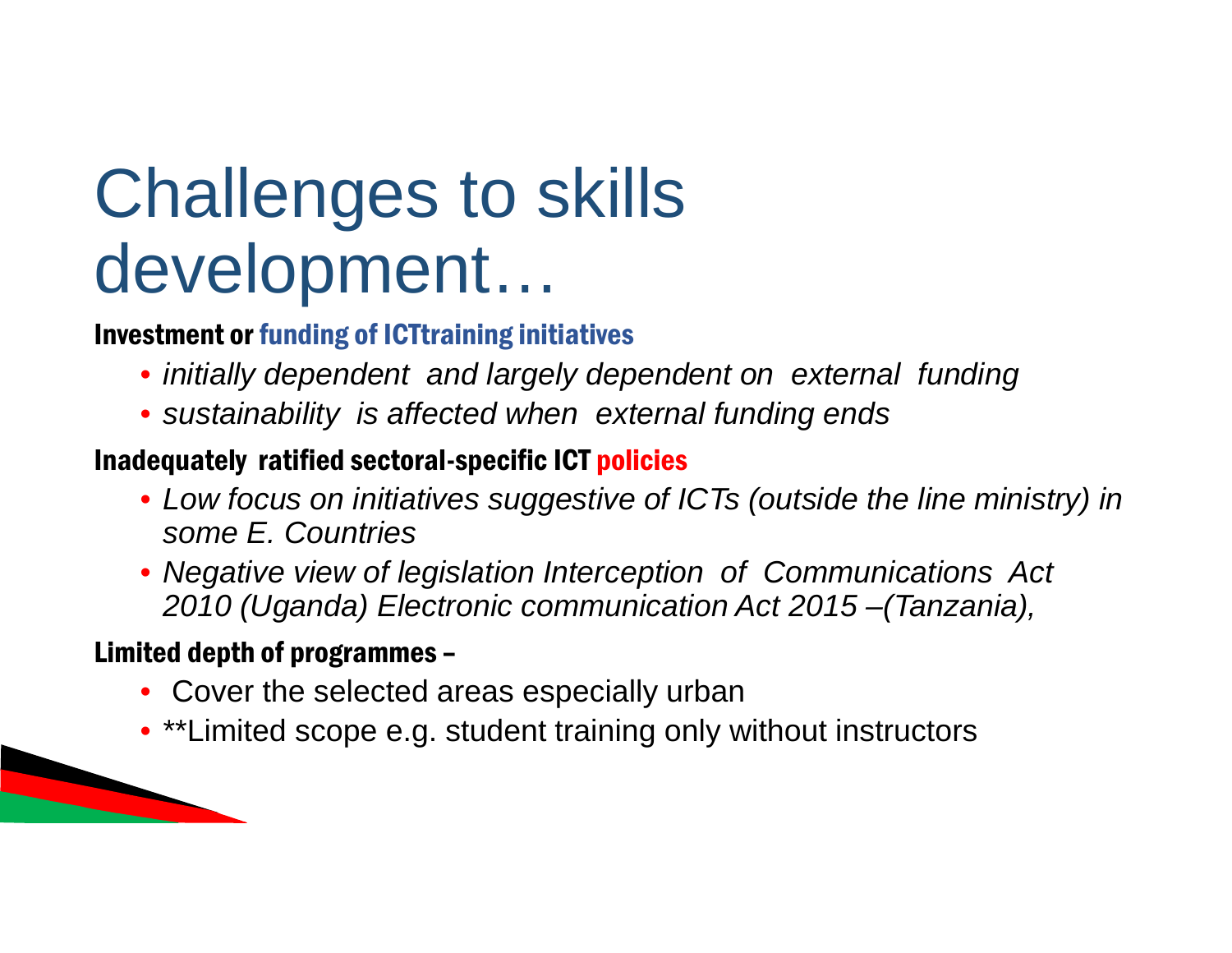## Challenges to skills development…

## ICT illiteracy

- (the inability to use digital tools, communication technology, and networks to manipulate and relay information)
- Limited depth

### Limited content is a disincentive

- Few companies, government initiatives online even websites
- Poor design layout, navigation

### Cyber crime and poor netiquette

 $\overline{\phantom{a}}$ • pornography, cyber terrorism (including radicalisation), publication of illegal content, social engineering, cyber prostitution, electronic fund transfer fraud, telecom fraud, software piracy, identity theft, scamming, online abuse and hacking,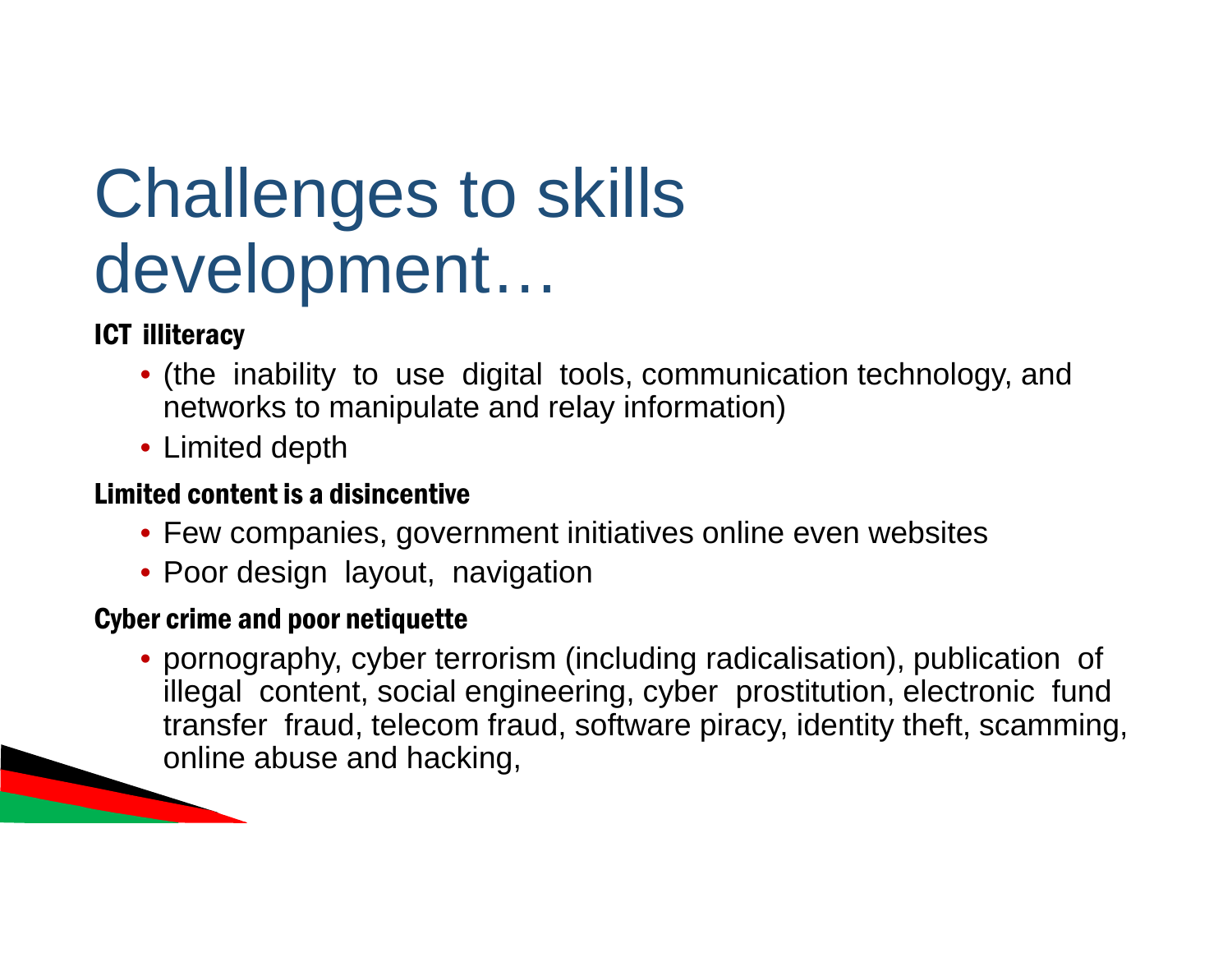## Challenges to skills development…

### Cultural issues

- *Low integration into indigenous cultures and Foreign influence (especially social)*
- *Lack of "trust" on both government and users*

### Digital divide

• Gender (male vs female) , Urabanisation (Rural-Urban)

### Standardizations of training

- Not harmonized, many participants Lecturers, engineers, technicians\*
- Employers cant assess the level available
- Foreign based e.g. CISCO, Microsoft vs local training centres
- Low intra-sector and inter-sector integrations

**E.g. health and social, health and e-commerce, Government** departments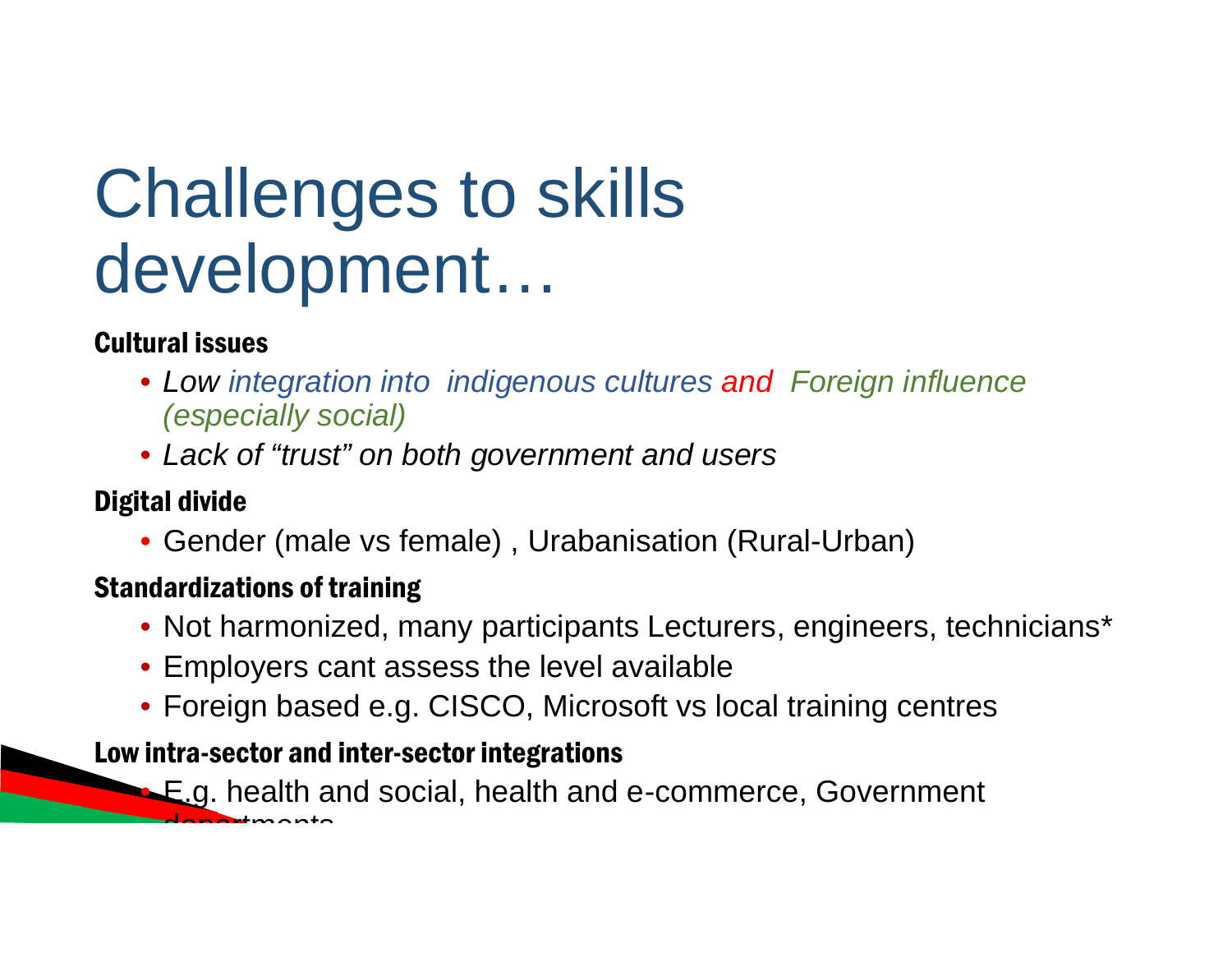# Solutions to *ICT Skills Challenge*

## • Quantifying the skills

- Quantify and categorise the skills through studies
- Register the skills through e-portals or database e.g. linkedin style

### • Skills harmonization and standardisation

- Establish gaps and the new skills required based on gaps
- Job evaluation or re-evaluation mechanisms

### • Retooling existing skills

6/21/2016

- Industrial training and internships e.g. graduates : lack of in-service training makes skills obsolete)
- Encourage employers to enhance current skills Versus demanding new skills
- Regional Competitions and challenges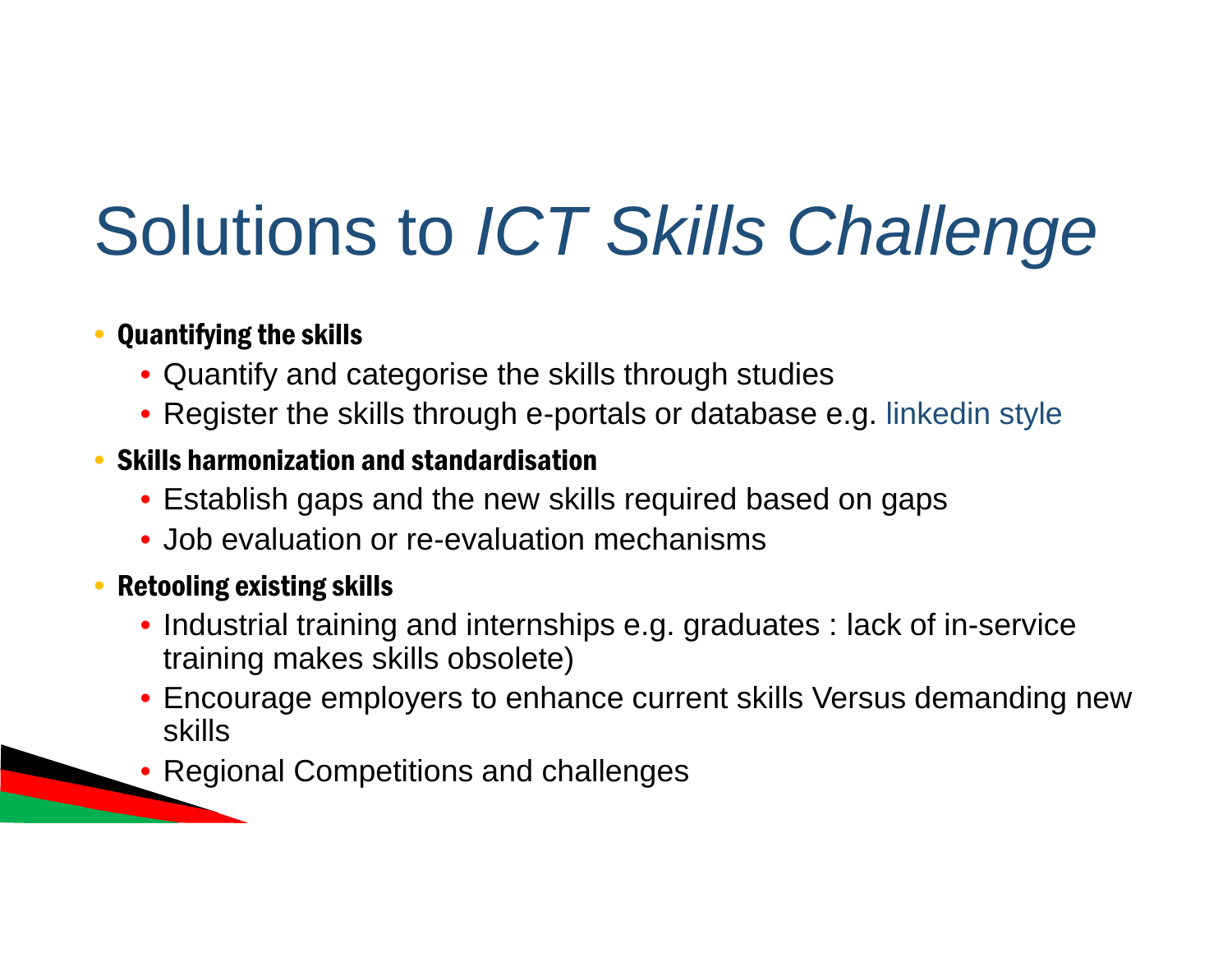## Solutions…

### • Innovation Hubs and Clusters

• Technology transfer incl. Sharing of facilities, theoretical and practical skills and know-how among the producers and the consumers of knowledge. (HiveColab, Nairobi )

### • Implement ICT education initiatives that

- Introduce new learning methods at both primary and secondary level schools \_OLPC
- Improve the infrastructure available in schools –computers, multimedia tools etc
- use of eLearning techniques, and train teachers to use ICT in the teaching process.
- Improve the quality of education for science and technology
- greater accessibility and mobility and support wider access to lifelong learning.

**••• Developing** peer-to-peer networking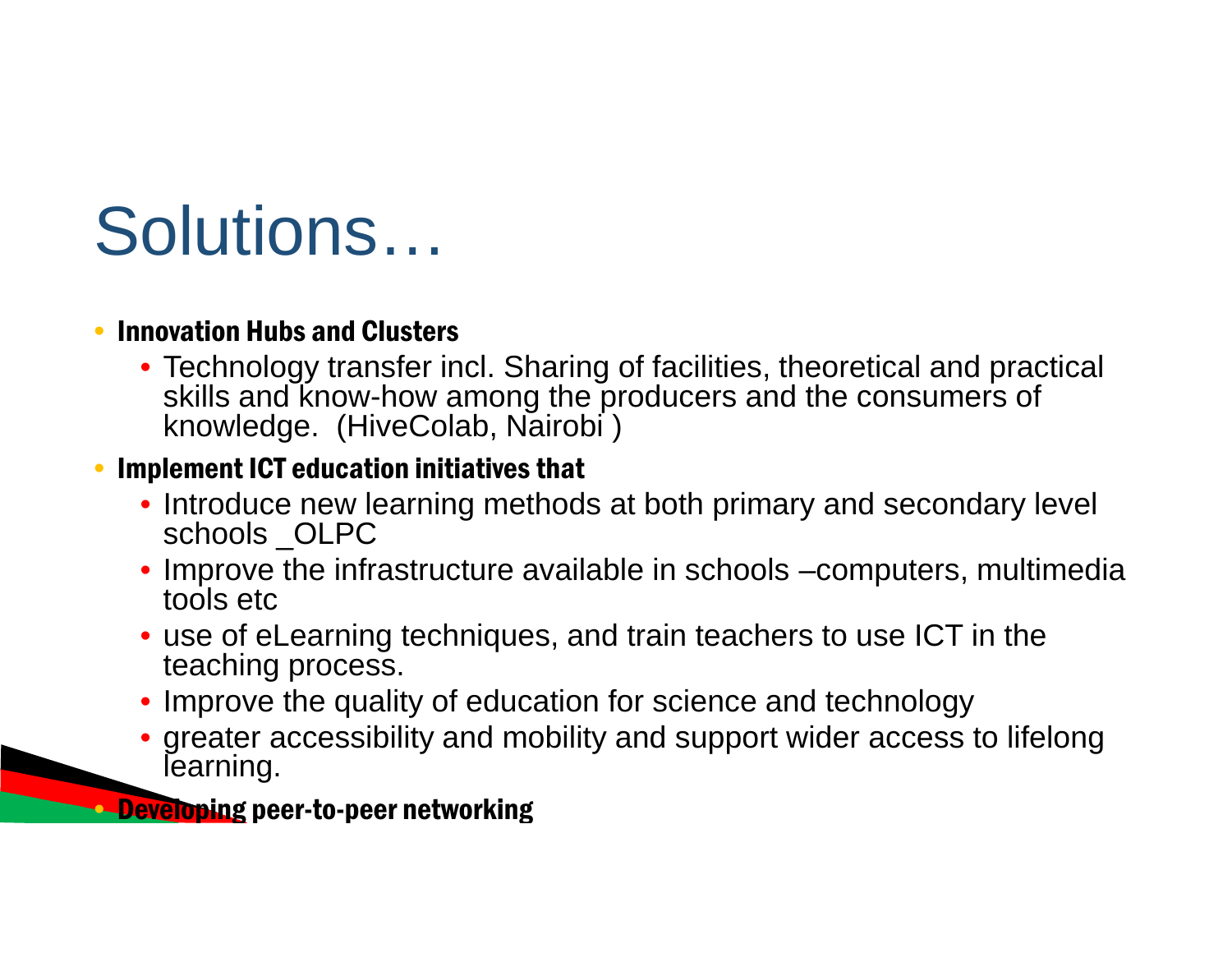## Solutions…

### **Infrastructure**

6/21/2016

- Backbones, equipment, tax incentives
- ICT training centres

### • Solving Universal access and Digital divide

- Encourage partnerships among public, private and community at all levels in support of universal access
- Creating incentives for service providers to deploy services in rural and underserved, disadvantaged groups

### • Integrating ICT within lifestyles and cultures

- Documenting Culture online, community resource centres etc.
- Valuing and Promoting Scientific, Cultural and Economic Heritage of the Country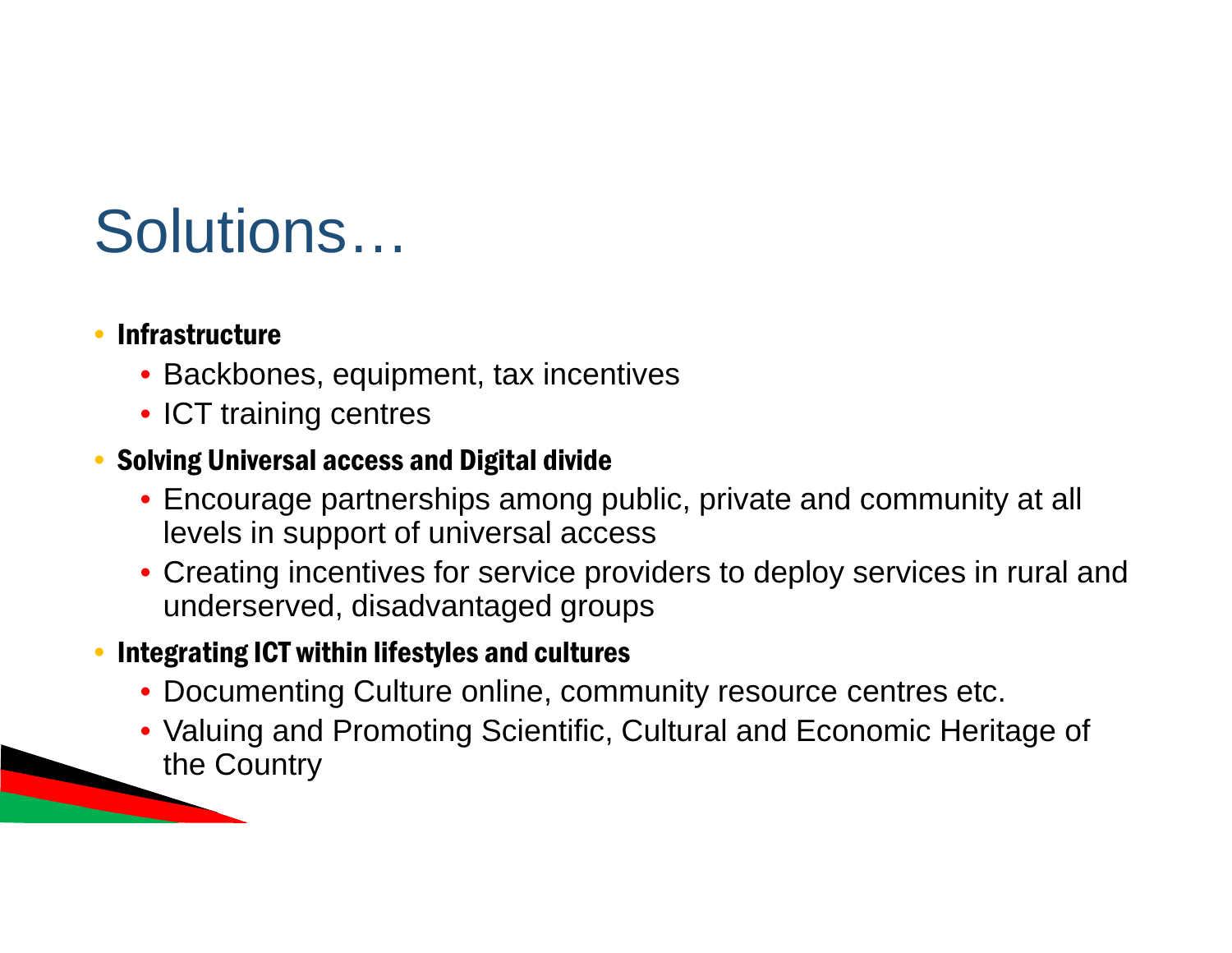## Solutions…

#### • Enhance online services through ICT

- income tax, central excise, company affairs, property registration, passport and Visa, municipalities, police, pensions, land records, Road transport, e-courts, employment, Agriculture
- Boost local content

### • Increase ICT expenditure as a % of GDP

- Promote a Competitive Economic Sector
- Private and public partnerships

### • Sharing of experiences

 $\overline{\phantom{a}}$ 

- Clear openness
- Regionally international best practices.
- Improving the Legal, Regulatory and Institutional Framework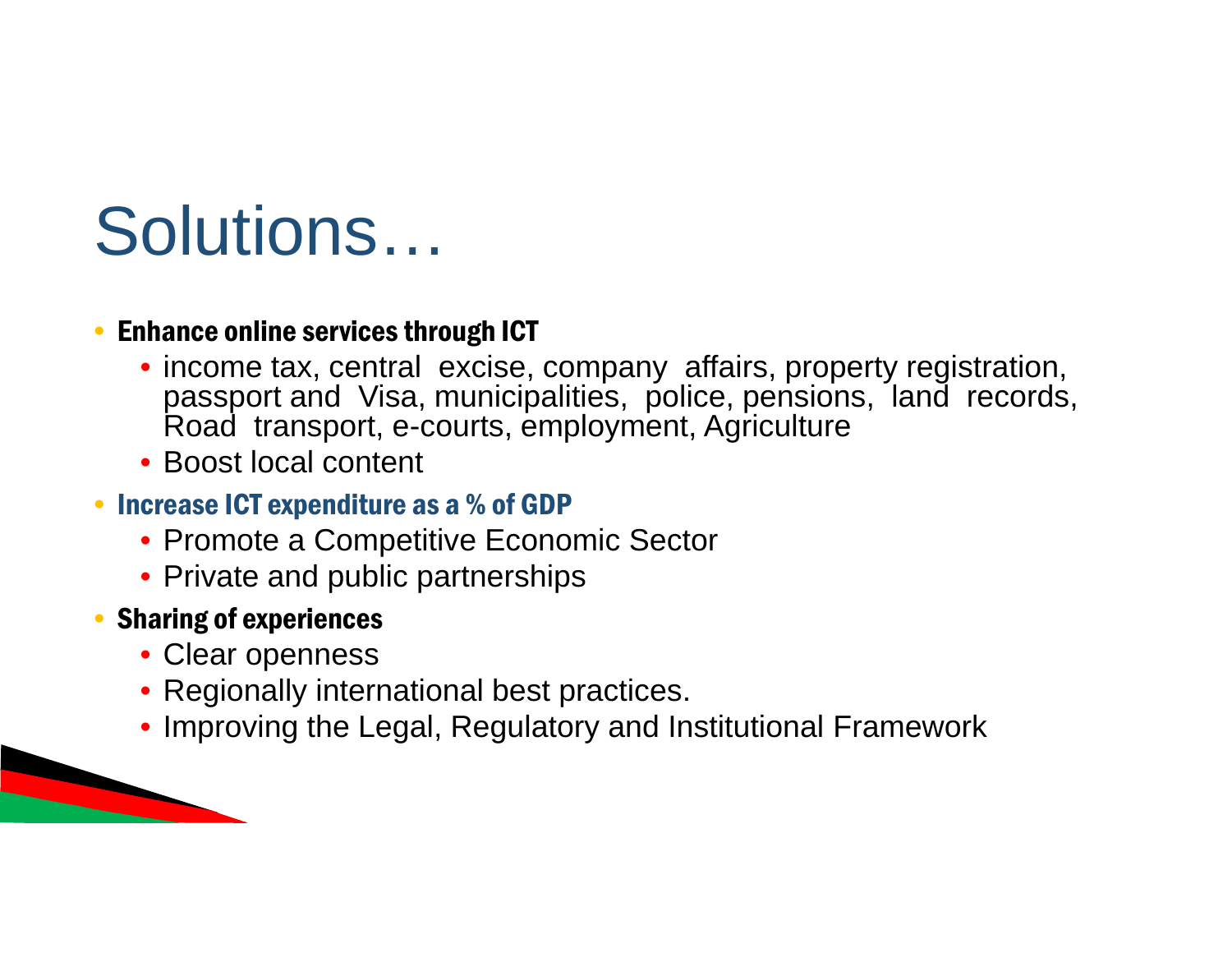## Success stories (Lessons to learn)

- Mauritius<sup>1</sup>
	- Integrating ICT into lower curriculum+ More hours a week of ICT training
	- Reducing pupil to computer ratio
	- Electronic services, data protection, cybercrime, online child protection
	- Support/ Boost ICT Exports
	- Increase ICT expenditure as a % of GDP
	- Ability to train skilled workers or develop new technologies
	- Presence of established companies and multinational corporations
	- Entrepreneurial drive in population to start new ventures
	- Availability of venture capital to help ensure ideas make it to market Mauritius CT Development Index IDI 72 above China, SA, Kenya 124 (+2), Uganda 129 (2), Tanzania 157, Rwanda 164, Ethiopia 165

**Source: ITU Measuring the Information Society Report 2015**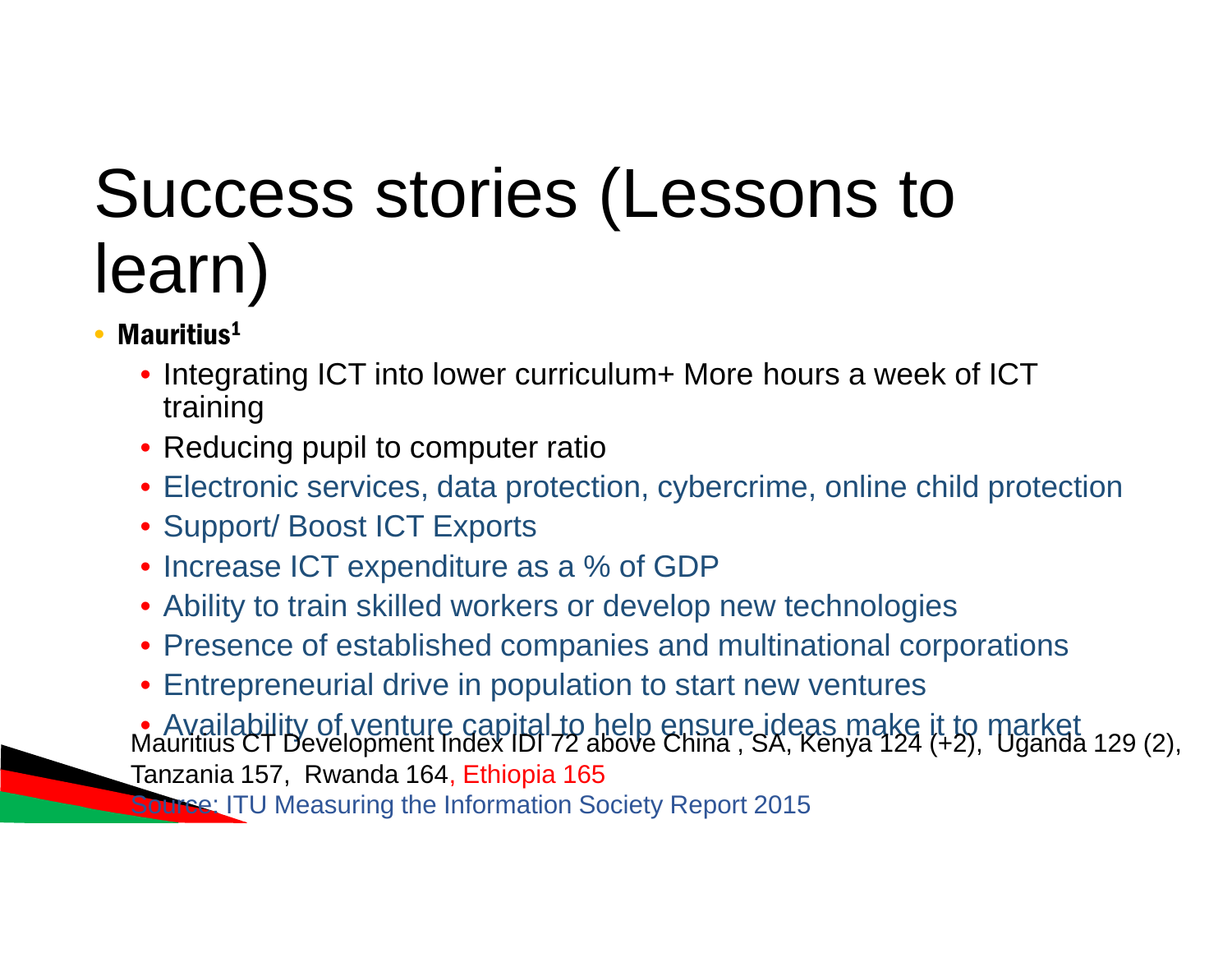## Key comparisons ICT plans



Kenya

National Strategy in ICT 2014\* -Ministry for ICT ICT) --National backbone

-one laptop per child

Tanzania

National Strategy in ICT 2015 -Ministry for Comm , S&T () --National backbone -one laptop per child

Burundi

National Strategy in ICT Ministry for Telecommunications National backbone?

 $\overline{\phantom{a}}$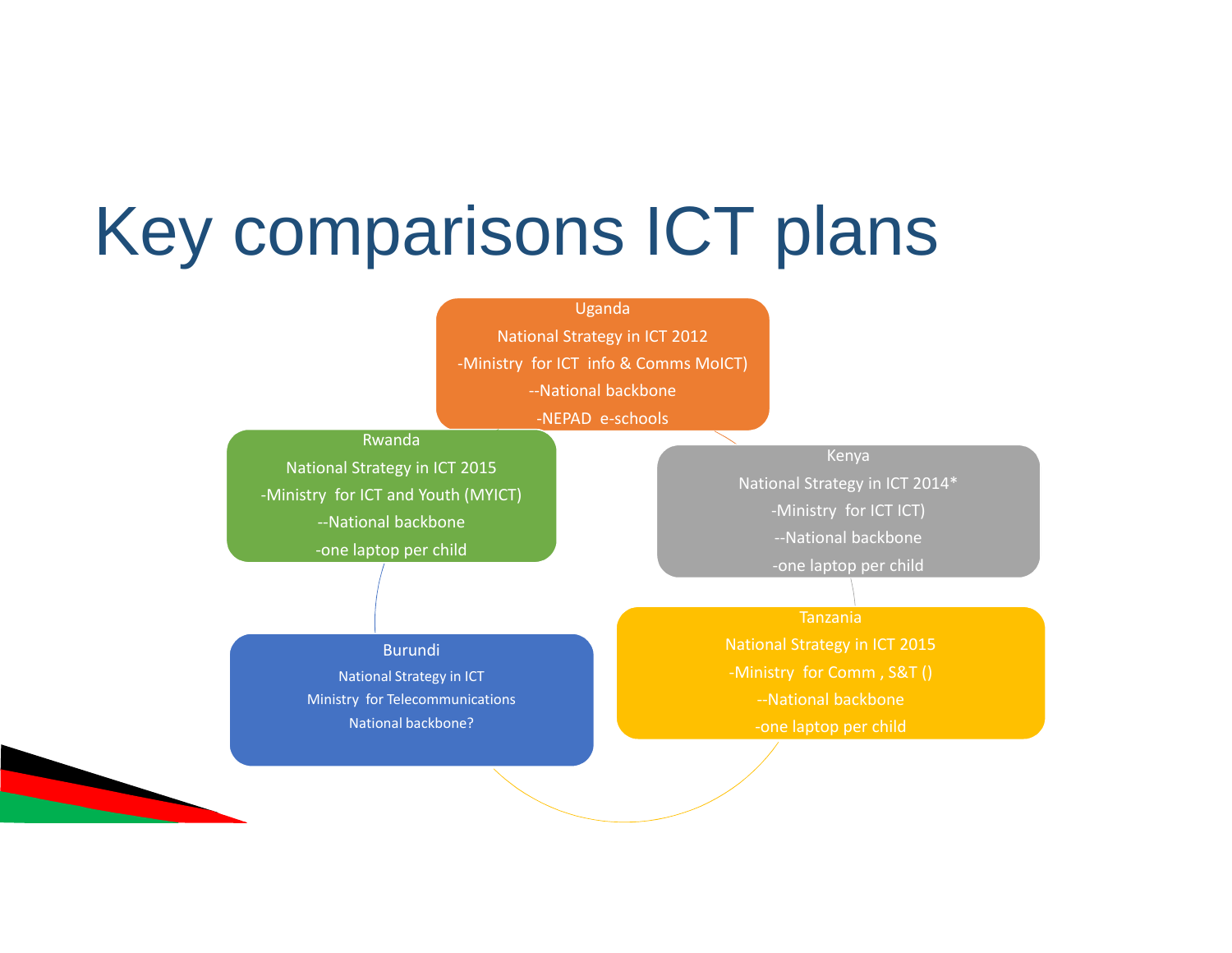## Key comparisons broadband plans